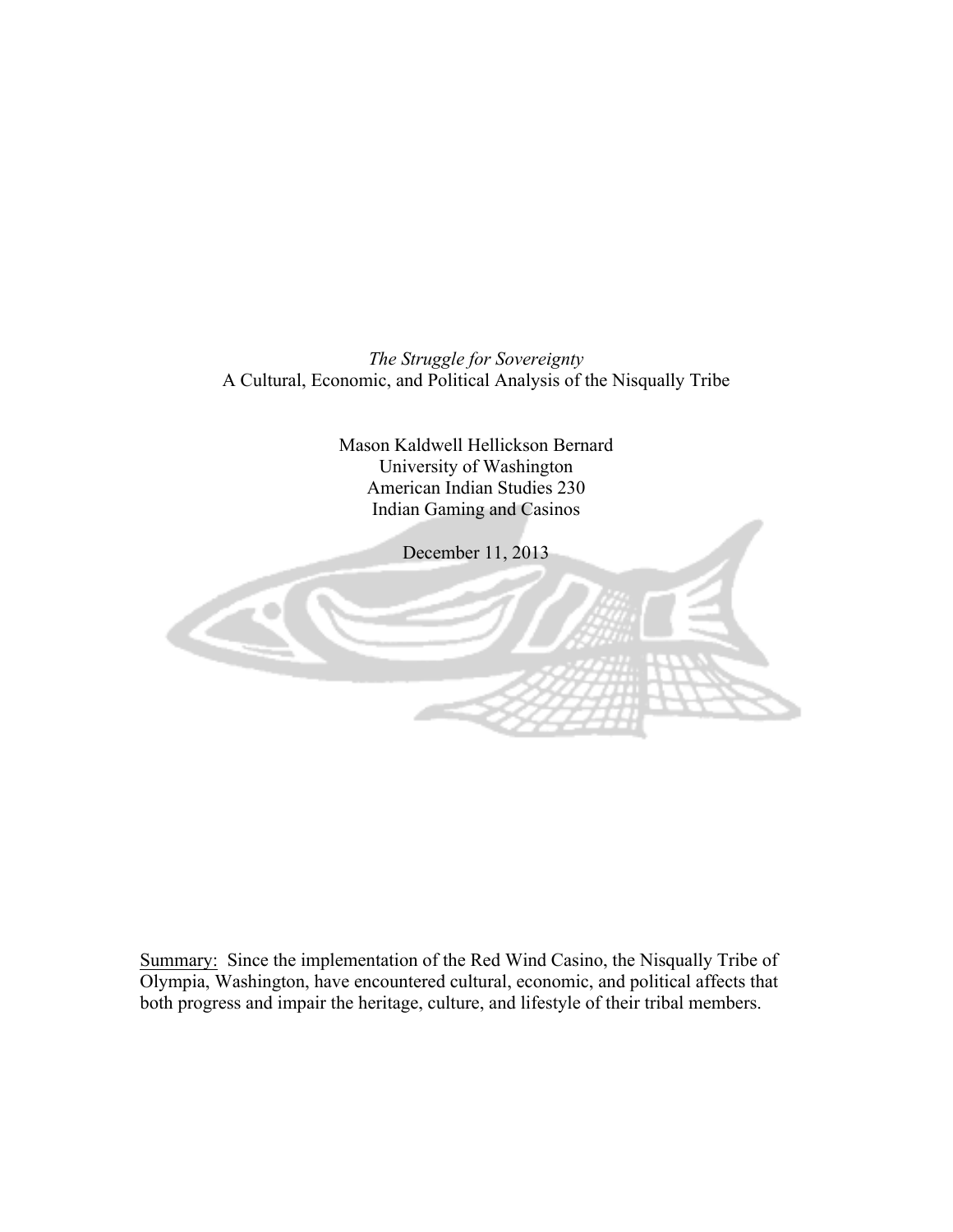## **Background**

Since the early 1830's, Native Americans have been trying to further emphasize the fact that they are of a sovereign nature. The heritage of the Tribal Natives dates back thousands of years before European colonization. Yet why do Natives still seek for sovereignty nearly 200 years after they established themselves as independent people? Today, tribes have found casinos as prosperous modes of income to finance various activities, events, funds, and groups within their own tribes. Specifically, the Nisqually Tribe of Olympia, Washington. A tribe that is located near the Southern Puget Sound of Washington State. The Nisqually people are entitled to ownership of the Red Wind Casino - also located in Olympia, Washington.

*The people of the river, the people of the grass*. The Nisqually tribe is a sovereign government of the original peoples of the Pacific Northwest, and one of the principal native societies around the Puget Sound. The tribes people vision their native lands as a sacred harmony where people can live interconnected with all things. Nisqually tradition dates back thousands of years ago. According to legend, the Squalli-absch (ancestors of the modern Nisqually Indian Tribe), came north from the Great Basin, crossed the Cascade Mountain Range and erected their first village in a basin now known as Skate Creek, just outside the Nisqually River Watershed's southern boundary. Later, a major village would be located near the Mashel River (Welcome to Nisqually). The Nisqually Reservation, as it has become known today, was established by the Medicine Creek Treaty of December 26, 1854. In just two short years, the Nisqually people managed to re-establish a greater portion of their land that stretched across both sides of the Nisqually River – an increase in nearly 3,500 acres (History Link.org). In winter of 1917, the U.S.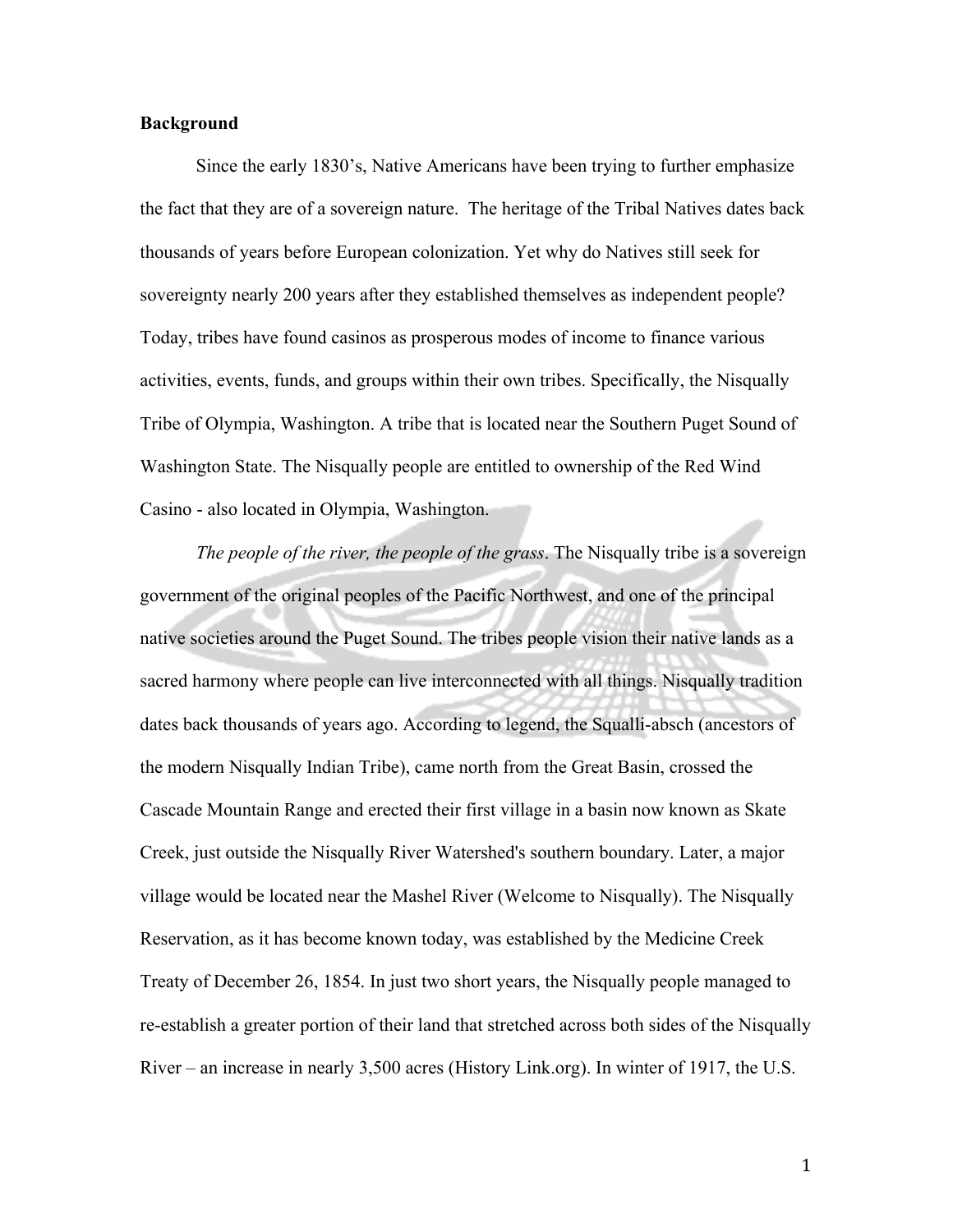Army forcibly removed the Nisqually people from their homes without warning. The U.S. condemned 3,353 of sacred land in exchange for \$75, 840 in order to expand the Fort Lewis Base (Governors Office of Indian Affairs). Today, the tribal reservation stands strong at over 5,000 acres. With over 700 active members, the majority of whom live on or near the reservation. The tribe seeks environmental stewardship programs to protect and enhance the natural environment surrounding their community. Nisqually's vision is to "keep the native people and culture alive and strong so that they can contribute a better and future life, and make the world around us a better place to live." (Welcome to Nisqually).

Since the opening of the Casino in 1997, The Red Wind Casino has steadily supplied financial benefits to the Nisqually Tribe. Although Red Wind does not release their annual revenues, Red Wind General Manager Quinton Boshoff said the casino had its best year ever last year, generating double-digit growth in revenue and profit in 2011. To get there has meant an emphasis on customer service, helped by reducing staff turnover by fifty percent, and boosting the number of gaming machines to 975, he said (Reznet News). Although Nisqually economic conditions have improved, the tribe is unable to provide elders with a monthly check, though there is funding for education. There is funding for any member to enhance their educational desires. They offer assistance for tuition, books and some additional expenses. With this said, the Tribal Members who are in control of Nisqually's revenues are aware of the impact that their casino has on their own tribe. Even though some argue that casinos pose as a negative influence toward society, The Red Wind Casino provides several economic benefits to the surrounding community from being a major philanthropic output to the casino,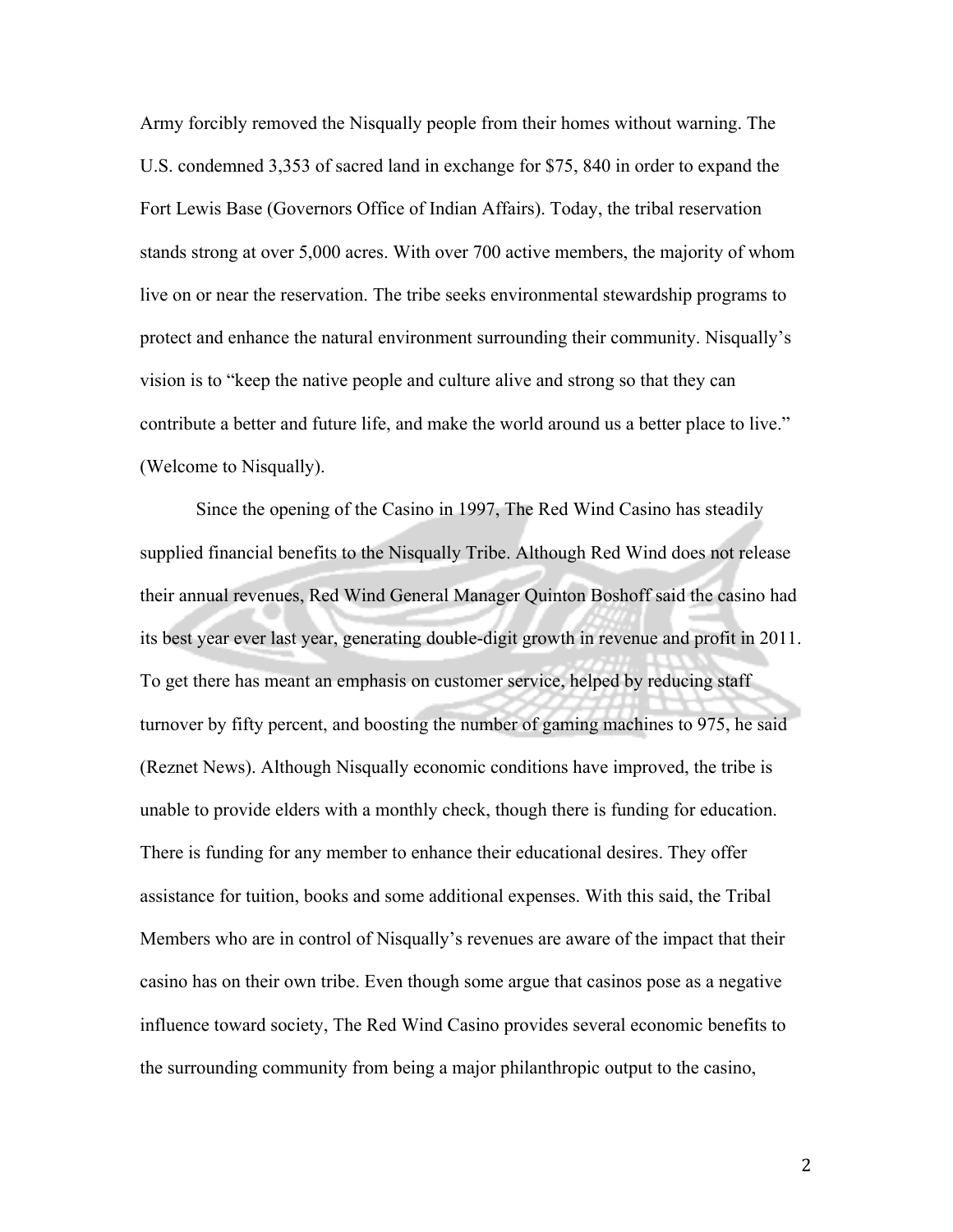buying and selling of local goods/services, and providing hundreds of jobs to surrounding community members.

## **Findings**

As aforementioned above, The Red Wind Casino along with many other Washington State Casinos do not release their annual revenues. Even though these tribes do not disclose revenue figures, the state Gambling Commission, which provides data on gambling receipts, shows that estimated tribal casino net receipts statewide grew to \$1.74 billion in 2012 from \$1.57 billion in 2011 (The Olympian). It can be safely assumed that The Red Wind Casino also saw an increase in revenues from 2011 to 2012, allowing them to make charitable donations to the surrounding community.

The tribe contributes more than \$1 million each year from casino revenues to charitable and nonprofit organizations and local governments that extend the benefits of the operation into the surrounding communities, according to the statement (Nisqually Valley News). The corporation manager of economic development of the Nisqually Tribe, John Simmons, said, ""We're proud of the casino's success and we welcome the opportunity to keep growing, to keep generating income and to benefit our members." This statement alone reiterates the fact that The Red Wind Casino positions itself as a benevolent factor within the Nisqaully community.

With 38 major Casinos across Washington State, The Red Wind Casino must find ways to diversify itself in order to remain competitive in the gambling market. To remain competitive, many Casinos nationwide are converting into resorts that also provide other means of entertainment and income. The Nisqually Tribe understands the importance of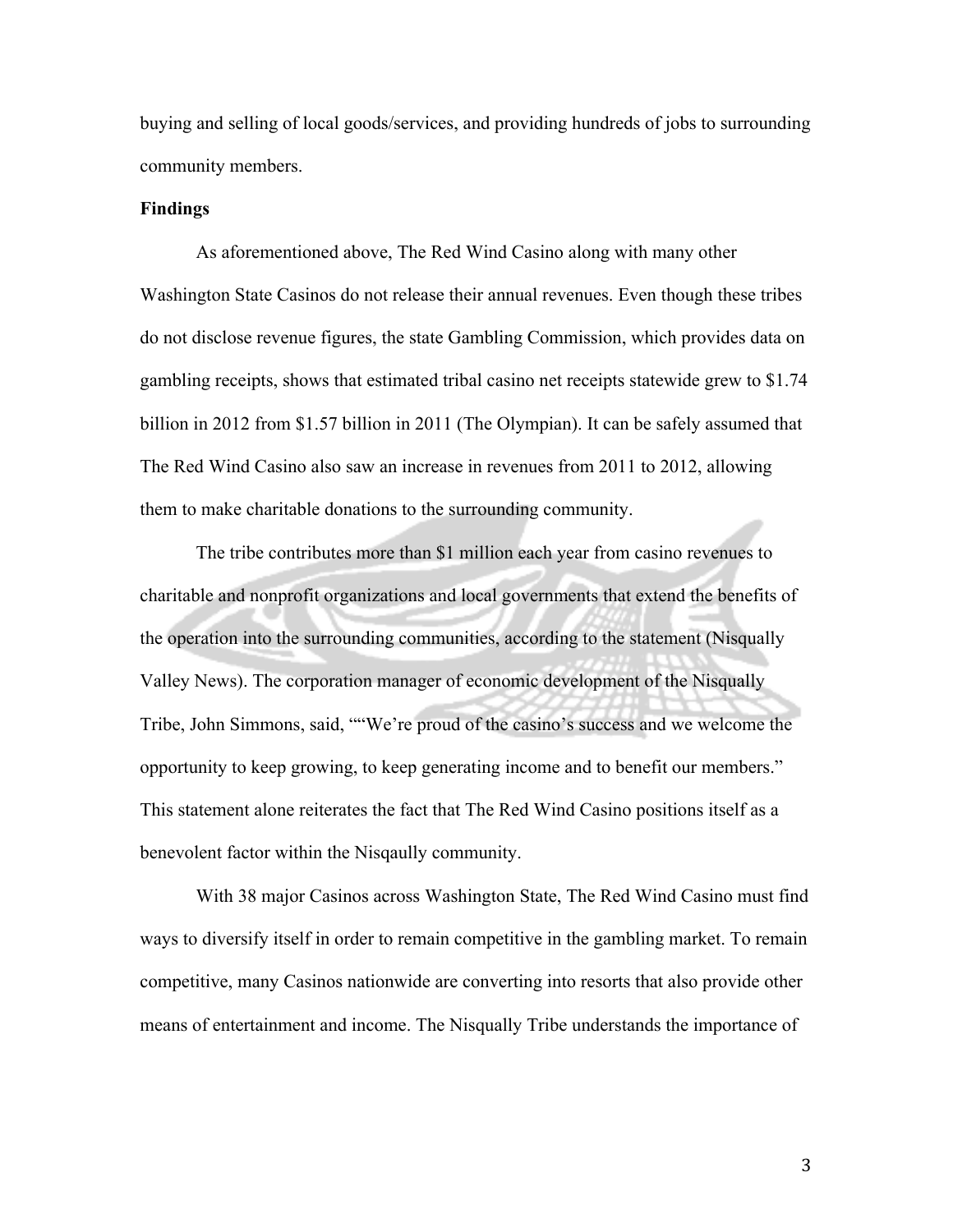this notion so they too have made plans to expand and remain competitive within Washington.

A \$45 million expansion of the Nisqually Red Wind Casino will bring roughly 300 new jobs to the area and will continue to fuel a significant economic expansion that has occurred within the Nisqually Indian Tribe in the last year. Construction is set to begin on the casino expansion project next month and will be completed by December 2014. In all, 42,700 square feet of gaming space will be added to the current 95,000 square-foot structure. A remodeling of the parking structure will add 600 spots. The expanded space will include a smoke-free casino. Only about one percent of the approximate 400 employees at the casino are members of the Nisqually Tribe. Many of the tribe's 766 members are employed in tribal government positions; there are about 300 such positions. In all, the costly addition to the Red Wind Casino will be a constructive movement to better serve the financial, educational, and social aspects of the Nisqually community. To explain, greater revenues are to be expected by this new expansion. With greater revenues, the Nisqually community can expect to aid a greater number of its tribal members on an even larger scale.

The remodeled and expanded casino will carry on with a natural elements theme begun with the construction of the Tribal Center. That building's roof is curved to reflect the back of a fish and the flowing Nisqually River. The old tribal building behind it is being remodeled with a pitched roof, which is reflective of a mountain. The upgraded casino building will incorporate grass-like elements because the Nisqually Tribe's historic name, *Schally-Absch*, means people of the river and people of the grass country. The original casino, which was built in 1997, is the tribe's economic engine and revenues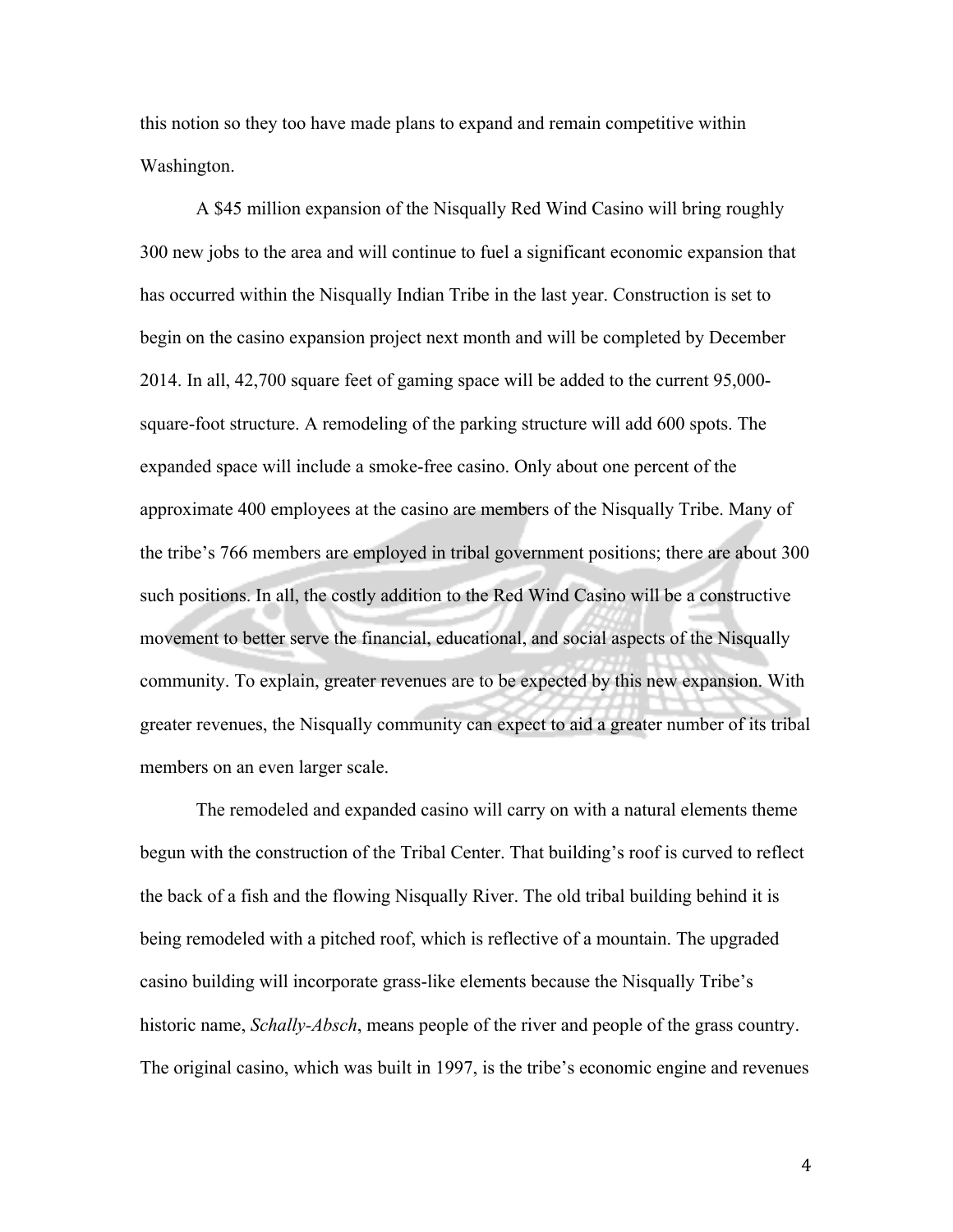from that business have allowed the tribe to expand its economic presence in the region. Although the current benevolent structure provides for the Nisqually people financially, it does not represent the rich heritage and culture of the tribe – something the renovated casino seeks to accomplish.

Four new tribal businesses have opened within the past year alone. The tribe has a new construction company called Nisqually Federal WHH Construction. The tribe opened a seafood processing plant, called *She-nah-num Seafood*, in Tumwater about six months ago. Tribal fishermen sell their catch to the plant, which processes it and prepares it for retail sale. Then the seafood is purchased by casinos, buffets and finedining restaurants up and down the coast. The tribe has also opened two convenience stores, the Nisqually Market in Lakewood and the Nisqually Market Express in the Nisqually Valley near Interstate 5. Both of those have opened within the past year (Nisqually Valley News). Overall, the Red Wind Casino has successfully utilized local goods and services to benefit both the Casino and surrounding community. Fortunately, the Casino has been successfully applying these business practices to the extent that they are in a financial position to expand on a large scale.

The Nisqually Tribe does not receive economic benefits that directly support the elders of the tribe, but large sums of money directly affect education and development programs. To explain, High school graduation rates are improving for the tribe. Students are enrolled in the local school district, and the tribe provides tutors. Also, those who decide to go on to college are eligible to receive tuition. The tribe also contributes two percent of its table gambling receipts to support public services, such as 911 emergency services, and one percent of slot machine revenue to charities, said Jeff Warnke, a tribe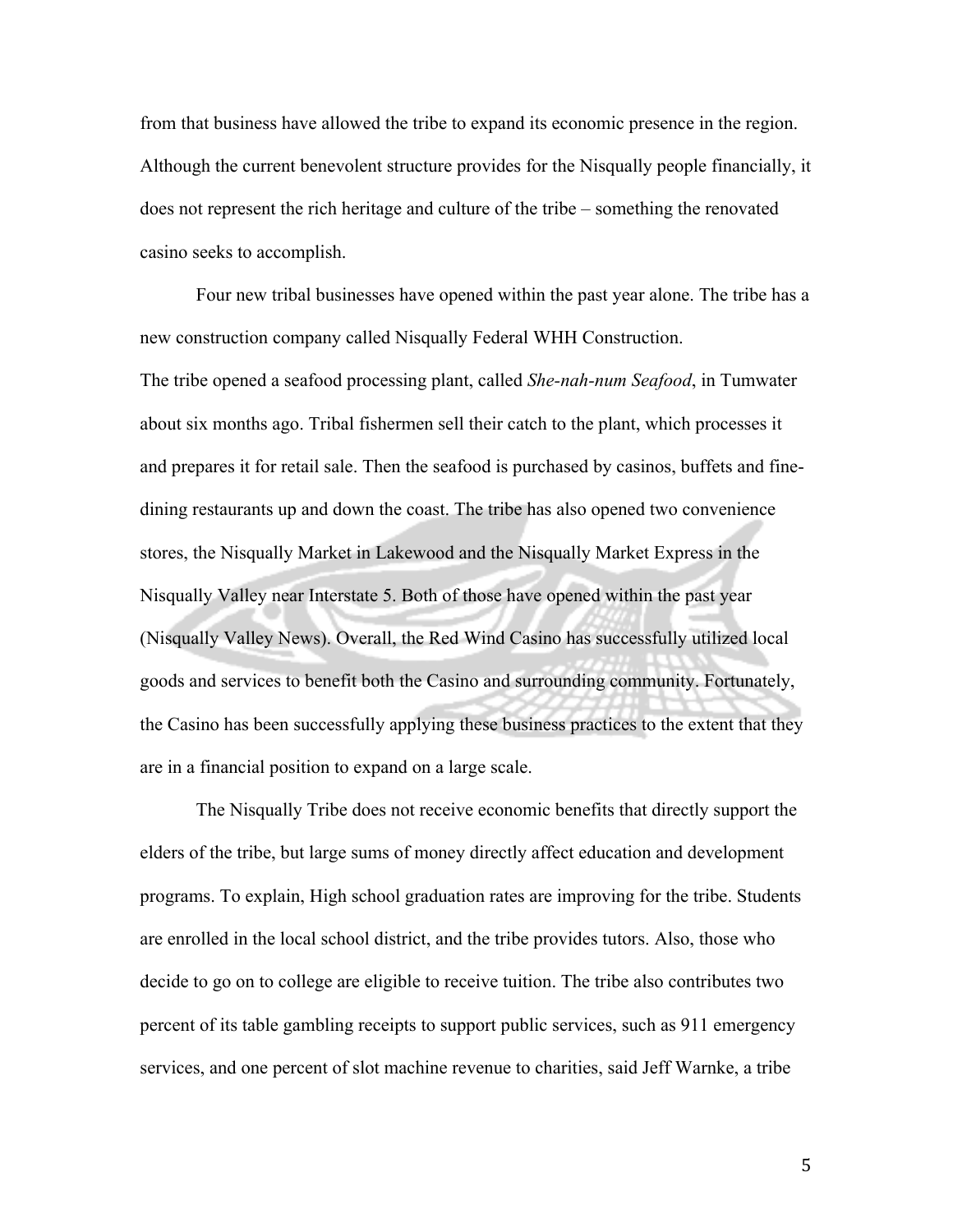spokesman (Reznet News). In addition, The Red Wind Casino provides over 400 jobs to citizens within the Olympia community, forty of which are Nisqually Tribal members. Although these employment figures do not seem impressing, the Casino allows for external economic growth that cannot be measured. For instance, The Red Wind Casino

is located on Yelm Highway. Just south of the Casino along this road is a community that resides in Yelm, Washington. Since 1997, the year the Casino first came about, Yelm has developed into a residential community with several neighborhoods, high schools, and general stores. All of which did not exist before the Casino was implemented.

Opinions vary amongst citizens around The Red Wind Casino as to whether or not their Casino provides a positive or negative impact to their society as a whole. As for the possible negative connotations that could come about from having a casino in your own community, they may include: crime and morale decline, sleaze and filth near the casino, internal corruption (money laundering, loan sharking, etc.), DUI related incidents, home robberies, gambling addiction, and drug use. Many of these negative aspects reside from gambling or illegal behavior that comes from the typical clientele of a casino. In addition, with alcohol being supplied at a Casino such as The Red Wind, a case could be made that more alcohol related incidents would occur – as if a bar was positioned within the community. To many, the existence of a casino is portrayed as a place of corruption, damaging the culture and heritage of native lands.

As for the positive connotations that might come from having a Casino near your community, they could possibly include: jobs for non-tribal members, charitable donations/projects, educational benefits, tax revenues to state governments, college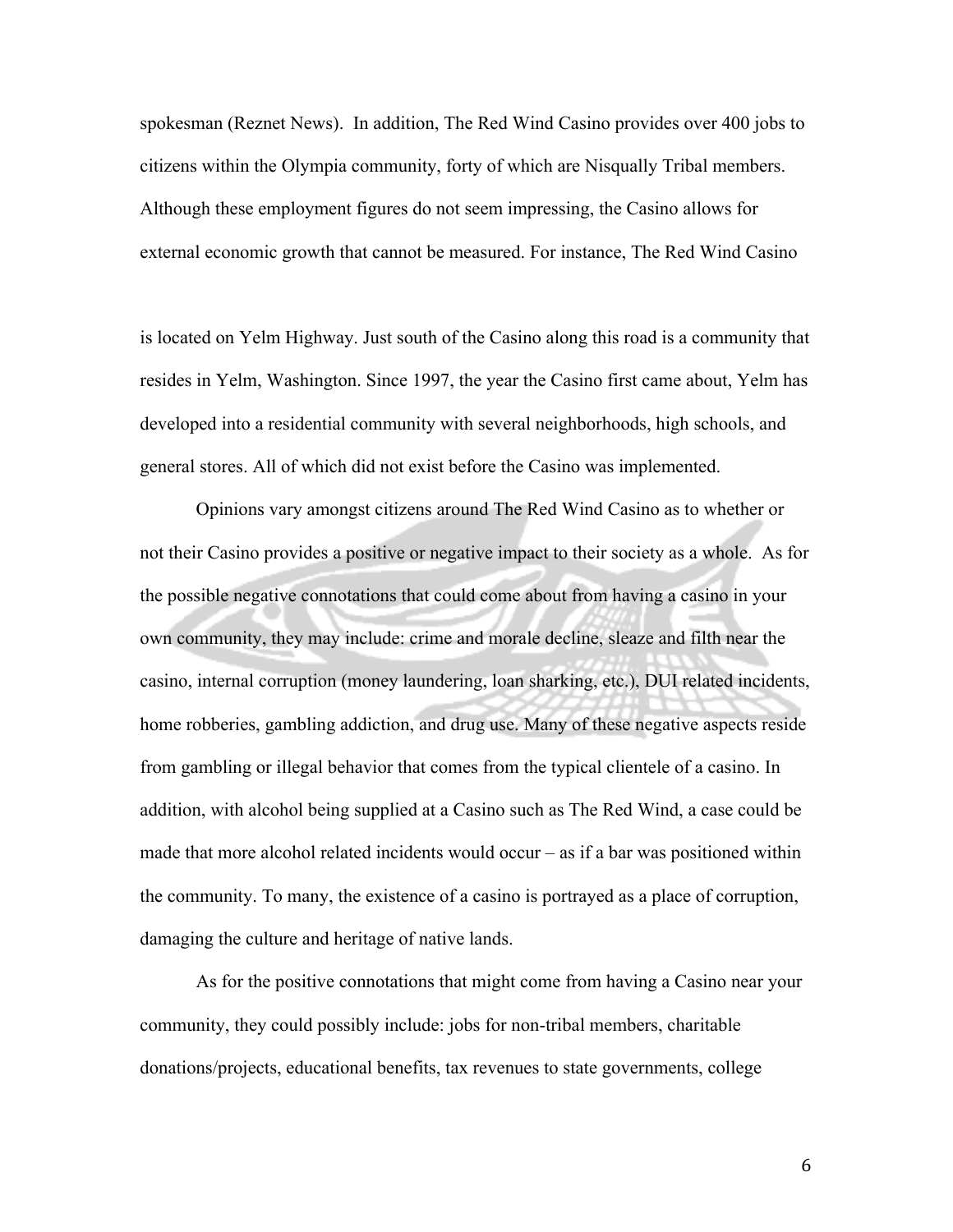scholarships, increase in incremental business to local businesses, and a source of entertainment for the local community. These constructive motives are the reasons why Casinos are placed in undeveloped and even possibly economically struggling areas. As for the Red Wind Casino, it has proven to be a positive influence on society that provides both economic and ethical benefits to its own population.

After covering the positive and negative connotations that follow the existence of a casino, it is hard to imagine why a tribe would forgo their right to run a casino. With millions of dollars at stake to potentially benefit the economic and social aspects of their community, the Nisqually people decided to do just this in 1997 – open their own casino. As easy as this may sound, the tribe continuously encounters hindrances that strongly regulate the operations of the casino. To explain, Even though the Nisqually Tribe lives within the United States of America, they aren't given enough leeway as to what they can or cannot do because compacts and licensing strictly regulate the actions of their tribe and the Indian Gaming Regulatory Act ("IGRA") controls the operations of the Red Wind Casino.

With \$23.4 Million in estimated annual revenue (Nisqually Red Wind Casino Corp Profile), the Red Wind Casino has established themselves as a moderately sized casino. Their revenues come from Class I, II, and III game types, in majority 70% of their revenue is comprised of Class III gaming made up of twenty-three different game types (Tribal- State Compacts for Class III Gaming). However, State and Federal governments set restrictions to these large sources of income – obstructing the notion of a "sovereign nation". For instance, in the *Tribal-State Compact for Class III Gaming*, the compact declares that, "The policy of the state, as set forth in Chapter 9.46 RCW, is to allow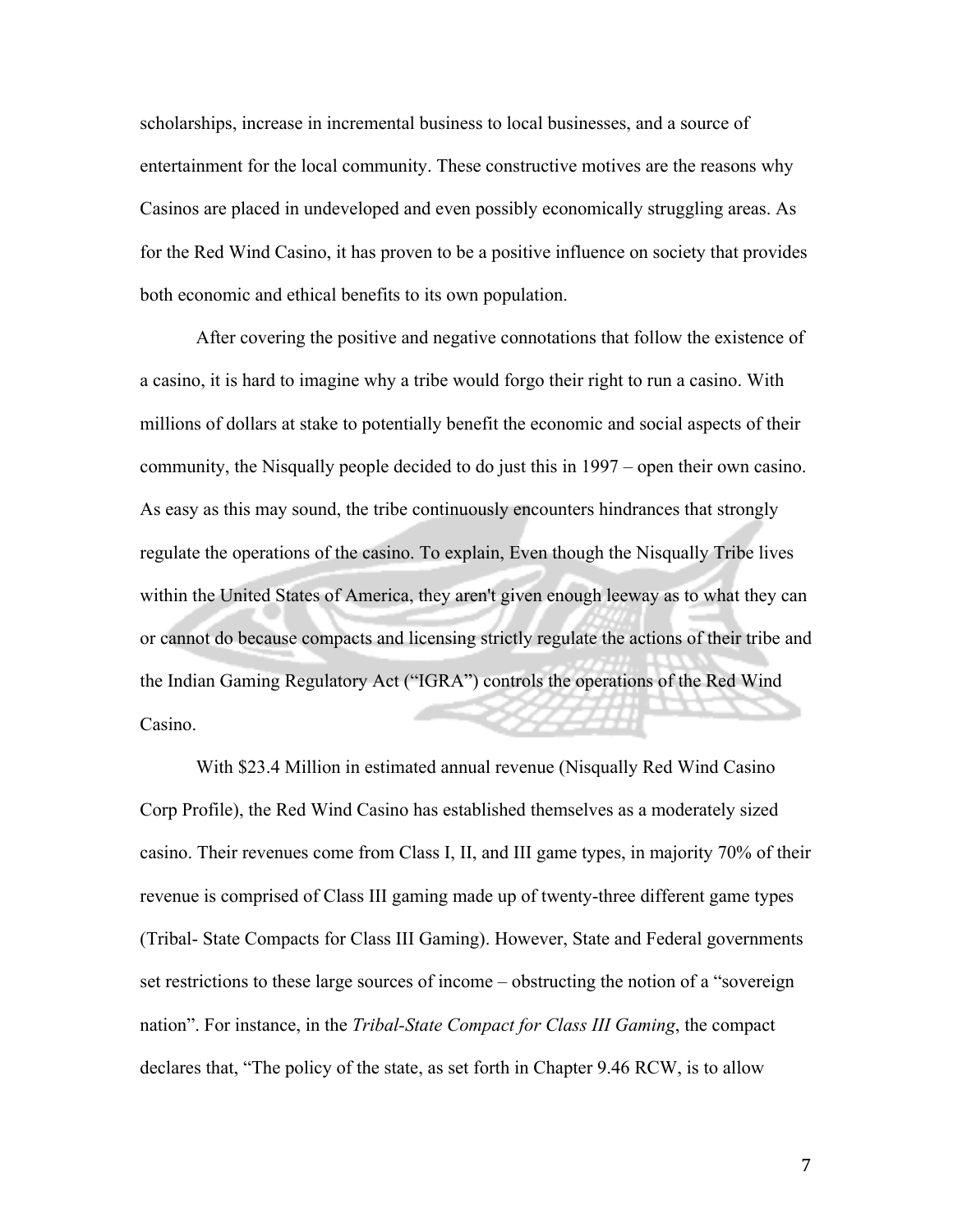limited and highly regulated casino gaming for non-profit organizations, and to restrain persons from seeking profit from professional gambling activities." This statement alone shows the assertion made by the Washington State government to regulate the actions of the Red Wind Casino. Even though state governments are notorious for their confining actions toward these casinos, federal governments have had a positive impact. To explain, in *Seminole Tribe v. Butterworth*, a 1981 Supreme Court Case It allowed the Seminole Tribe of Florida to conduct a gaming enterprise in Florida (Wikimedia Foundation), and was a major U.S. court case protecting Indian gaming, and helped pave the way for Indian gaming, although it brought up the issue of implicit divestiture a judicial issue concerning the rights of indigenous sovereignty within the United States federal trust. Here began the legal war of Indian gaming with a win for the Seminoles.

Another conflict Natives face under the scrutiny of anglos is that they do not responsibly finance their own casinos. Critics might assume that all profits of a tribal casino go directly to its owners, not the tribe itself. In reality, Nisqually's investments are not only providing jobs and training opportunities for tribal members, they are also providing economic benefits throughout the region as tribal enterprises buy goods and services locally from private businesses. For instance, the Stone Ground Bakery is a local business that began in the 1990's, at around the same time that the casino opened. Stound Ground Bakery's clientele are frequent travelers along highway 510 (Proctor Farmers' Market Vendor) traveling to and from the Red Wind Casino. As a small business that works solely out of Yelm, Washington, it can be assured that their revenues would decline if the casino were to be shut down. It is instances like this that make the Red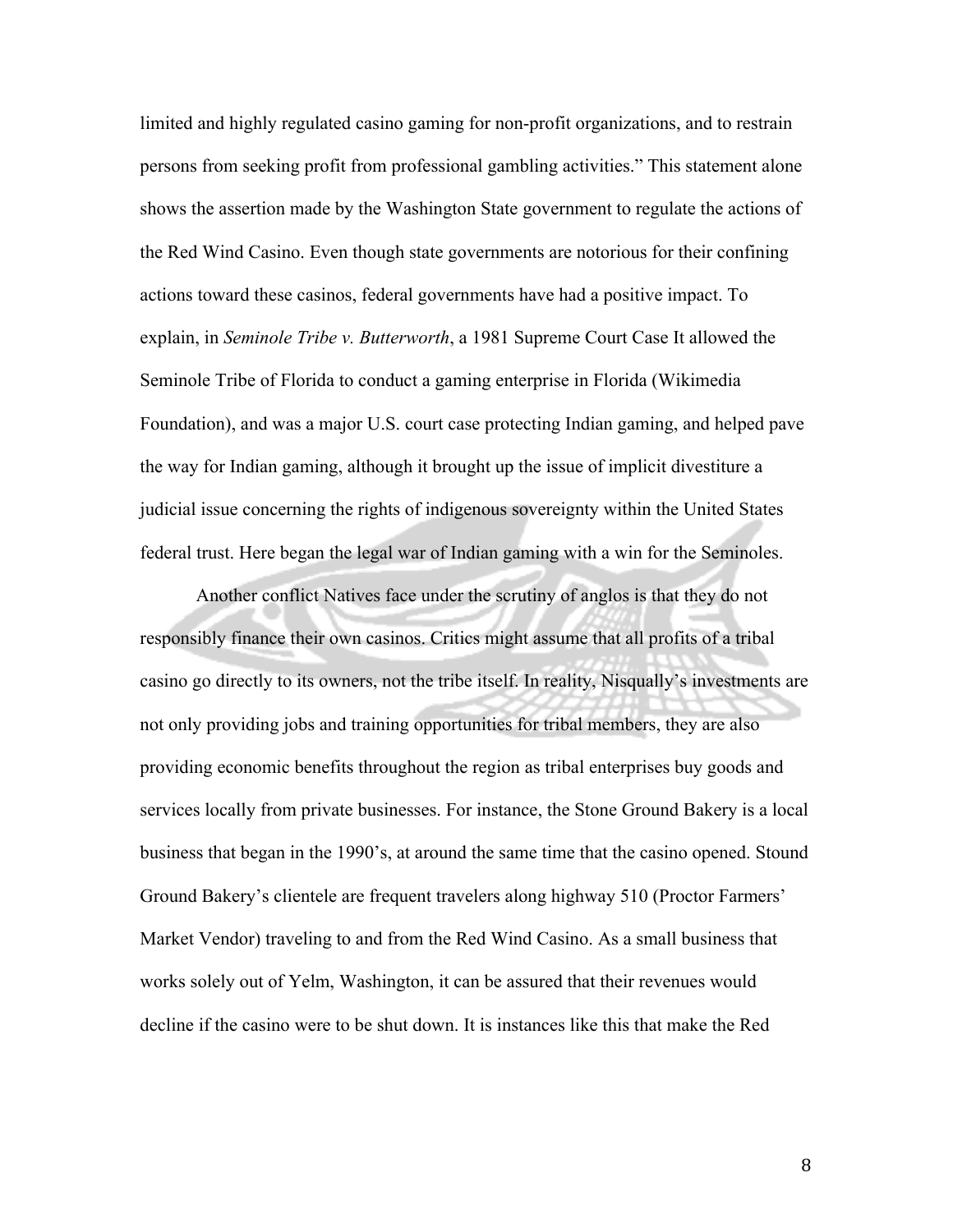Wind Casino an altruistic facility that serves to benefit the surrounding native community.

The Nisqually Tribe also donates more than \$1 million from casino revenue to benefit community charitable and non-profit organizations, and local governments (Thurston Talk). The Red Wind Casino is managed by the tribe's Medicine Creek Enterprise Corporation, which is chaired by John Simmons. "We're proud of the Casino's success and we welcome the opportunity to keep growing, to keep generating revenue to benefit our members," Simmons said (Nisqually Red Wind Casino Corp). The original Red Wind Casino, opened in 1997, has grown to 95,000 square feet of space and features three restaurants, 975 video lottery terminals and a wide assortment of table games. Success stories like that of the Red Wind Casino are what made the U.S. government intervene in the 1980's. Thus, shorty after the IGRA was released in 1988, a 43-page list of compacts was issued to the Red Wind Casino to ensure safe practices, operations, and gambling within their casino. IGRA provides for the negotiation of compacts between States and Tribes to govern the conduct of Class III gaming. Indian tribes have rights under IGRA to regulate gaming activites on Indain lands if the gaming activity is not specifically prohibited by Federal law and is conducted within a state which does not, as a matter of criminal law and public policy, prohibit such gaming activity. The overarching policy of the Act is to provide a framework for the operation of gaming by Indian tribes as a means of promoting Tribal economic development, self sufficiency, and strong Tribal governments, as well as providing a basis for the regulation of gaming by an Indian tribe adequate to shield it from organized crime and other corrupting influences. The Act also serves to ensure fair and honest gaming within native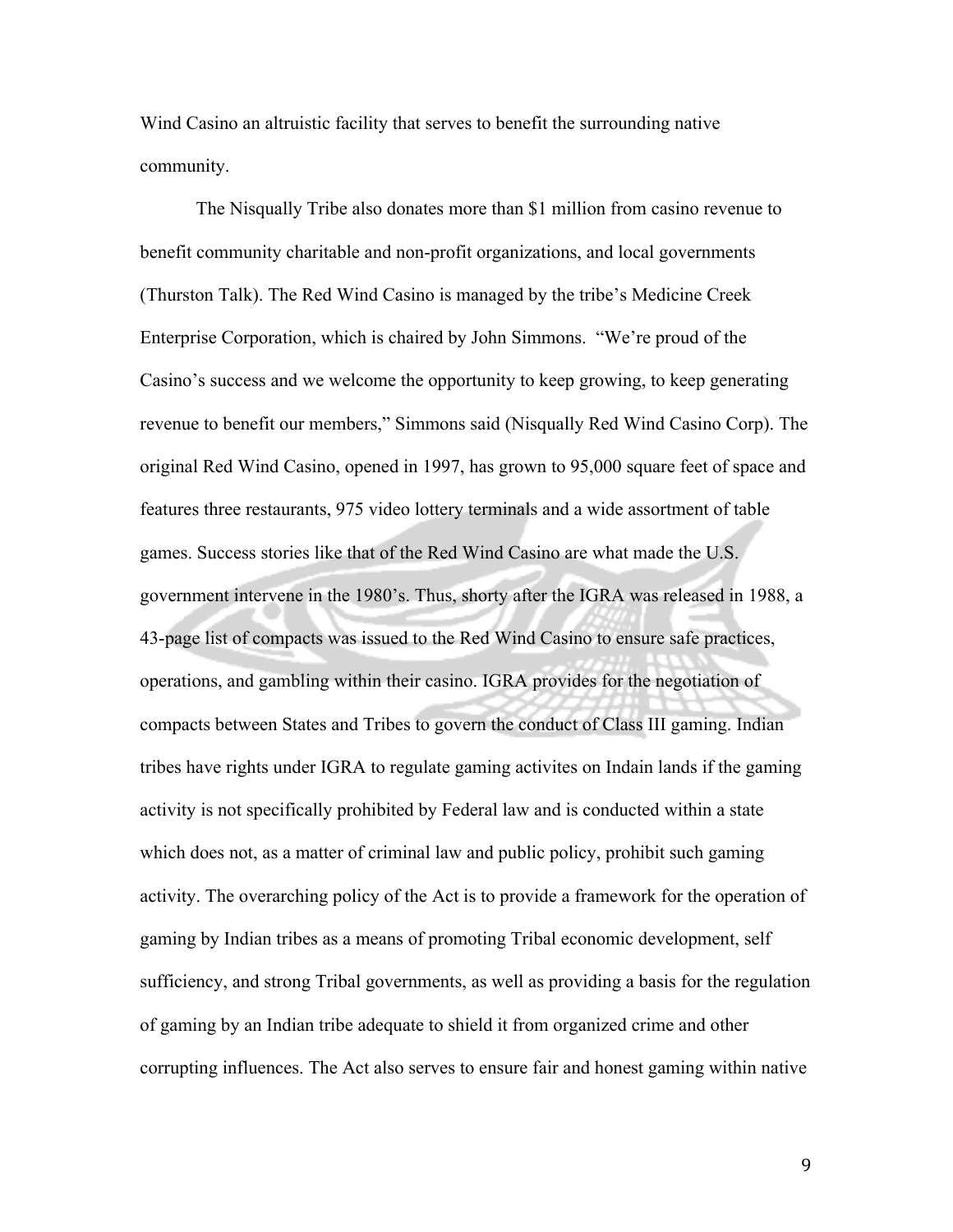communities by both operators and players. The Tribal-State Compact of Class III Gaming between the Nisqually Tribe and the Washington State Government does not limit the Nisqually people as much as other compacts nationwide. For instance, revenues are not exclusively controlled by Washington State. Within the compact, heavy regulations are made toward licensing and certification requirements on gaming operations, gaming employees, manufacturers, suppliers, and financiers (Tribal-State Compact for Class III Gaming).

## **Conclusion**

All in all, the Red Wind Casino is under the same supremacy that most tribal casinos face in that they are confined to the limits and guidelines set by the United States government. Fortunately, the Red Wind Casino stands as a positive infrastructure near the Washington State Capital that promotes economic growth and strong culture for its tribe. Even though some argue today that the Red Wind Casino portrays the culture of the tribe poorly, with the new \$45 million renovation that is to be completed in December 2014, the casino will swiftly portray the rich tradition and culture of the Nisqually. Yet state governments look to find ways to shut down these prosperous locales. State Governments see the thriving operations that go on within the casino and they feel that they should be acquiring some of the profits of the casino's. Overall, these casinos would be capable of producing an even greater output of lucrative development if it weren't for the limitations that the United States places on these "sovereign nations". As for the Nisqually, they are partially limited through their state-tribal compacts yet they contribute millions of dollars in revenue to their tribe and local community. Near the end of my research I attempted to contact Nisqually tribal leaders in an attempt to attain primary research. Unfortunately, I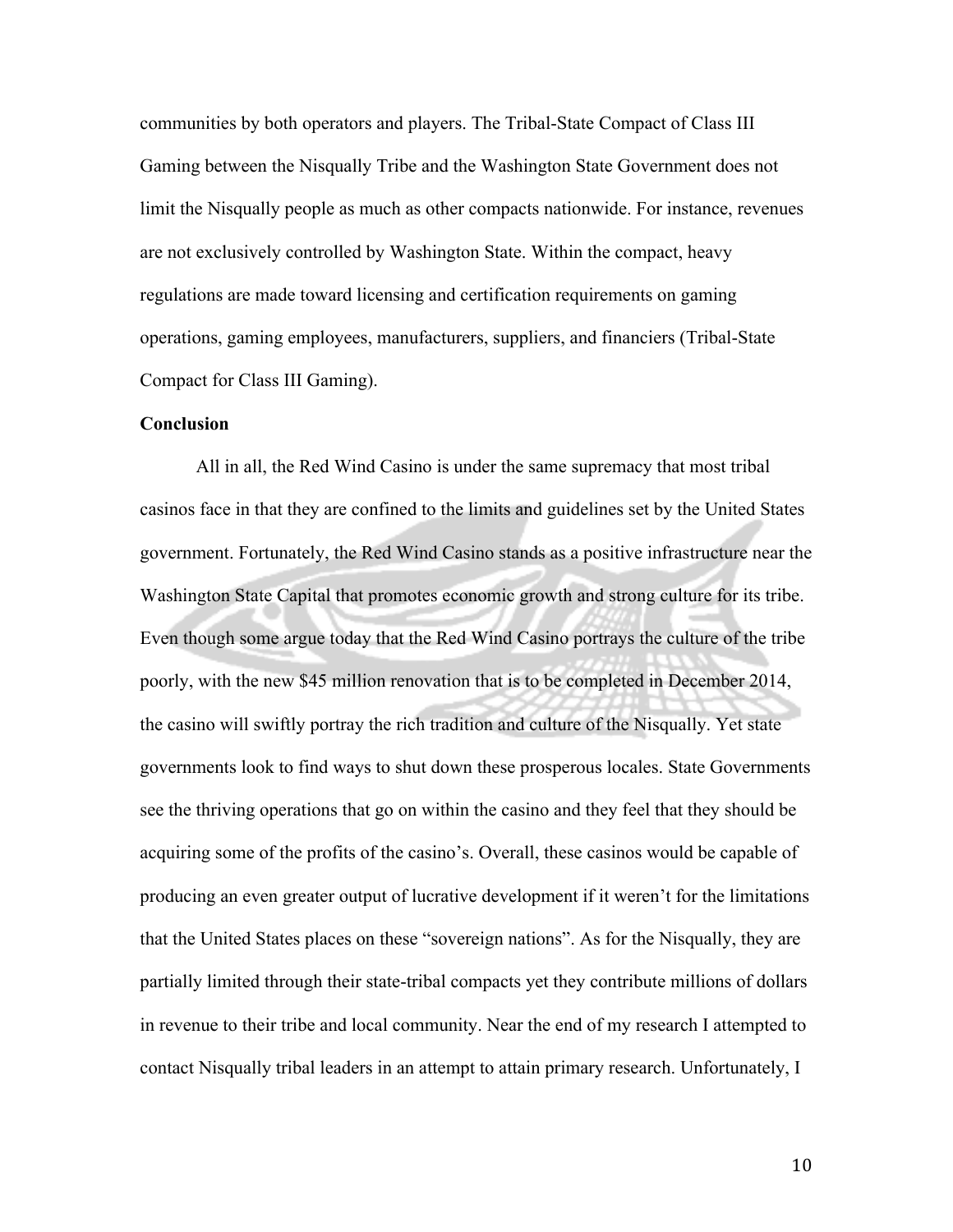received no response from Simmons Pauline, a Human Resources Officer for the Nisqually tribe. Nevertheless I am sure the research done on the small tribe of the Nisqually given here is sufficient enough to gain a greater understanding of this historic coastal tribe of Washington State and the Red Wind Casino.